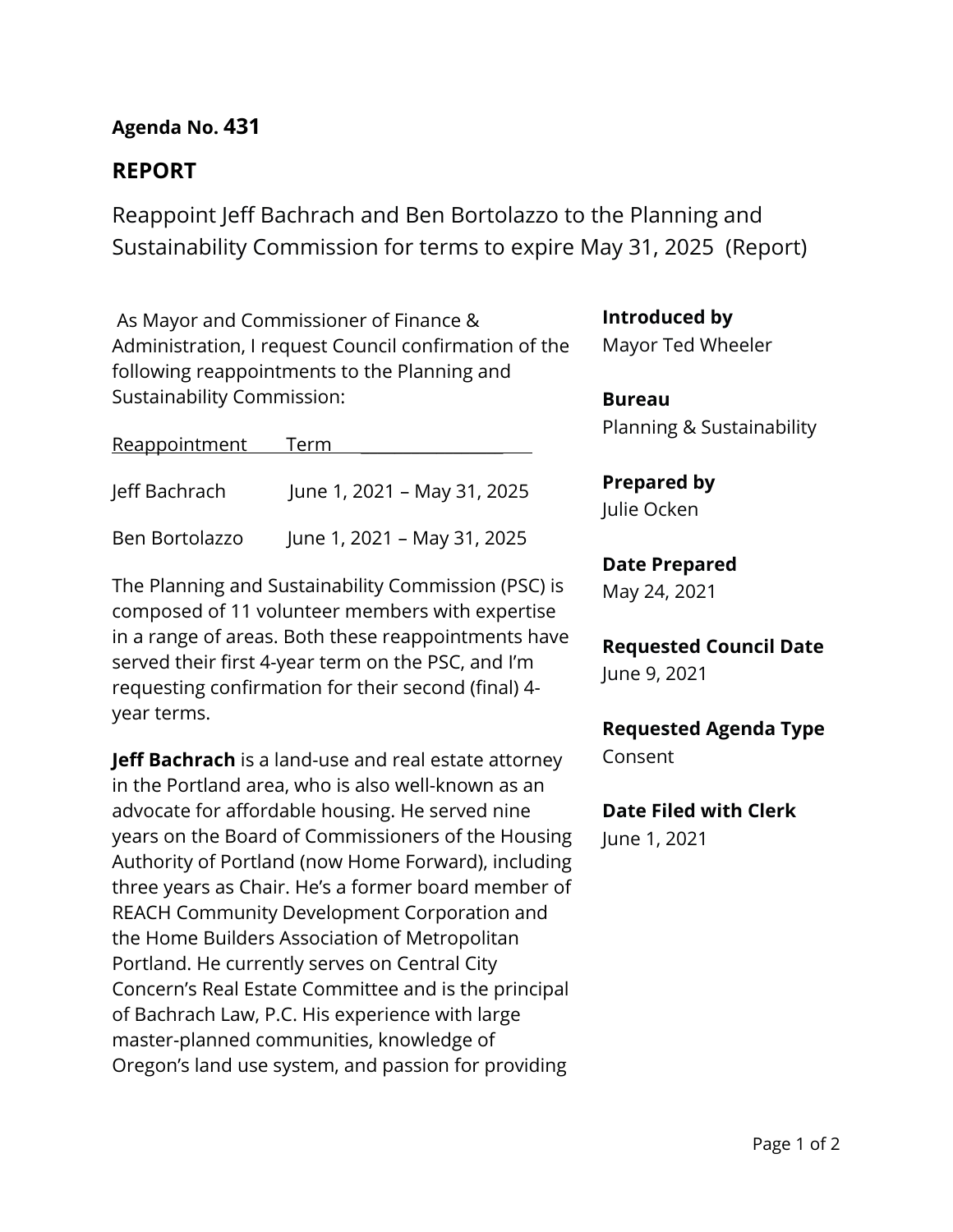affordable housing in Portland have proven to be key areas of knowledge, particularly in our current housing climate.

**Ben Bortolazzo** is the Director of Planning & Design at Otak. He holds a Master of Architecture degree with a certificate in Urban Design from the University of Washington, as well as an Architecture Diploma from IUAV Venezia in Italy. Ben has vast professional experience in the US, Europe, and the Middle East, working on a wide variety of projects ranging from single-to multi-family housing, to master planning, to long-range and regional planning. He has worked extensively with the Bureau of Planning and Sustainability, consulting on the Better Housing by Design project, the Central City Floor Area Ratio Bonus and Transfer Study, and the Portland Plan Growth Scenarios.

Respectfully submitted,

Ted Wheeler

Mayor

Action Taken:

| Commissioners voted as follows (Yea or Nay) |  |  |
|---------------------------------------------|--|--|
|                                             |  |  |

Rubio -

Ryan -

Hardesty -

Mapps -

Wheeler -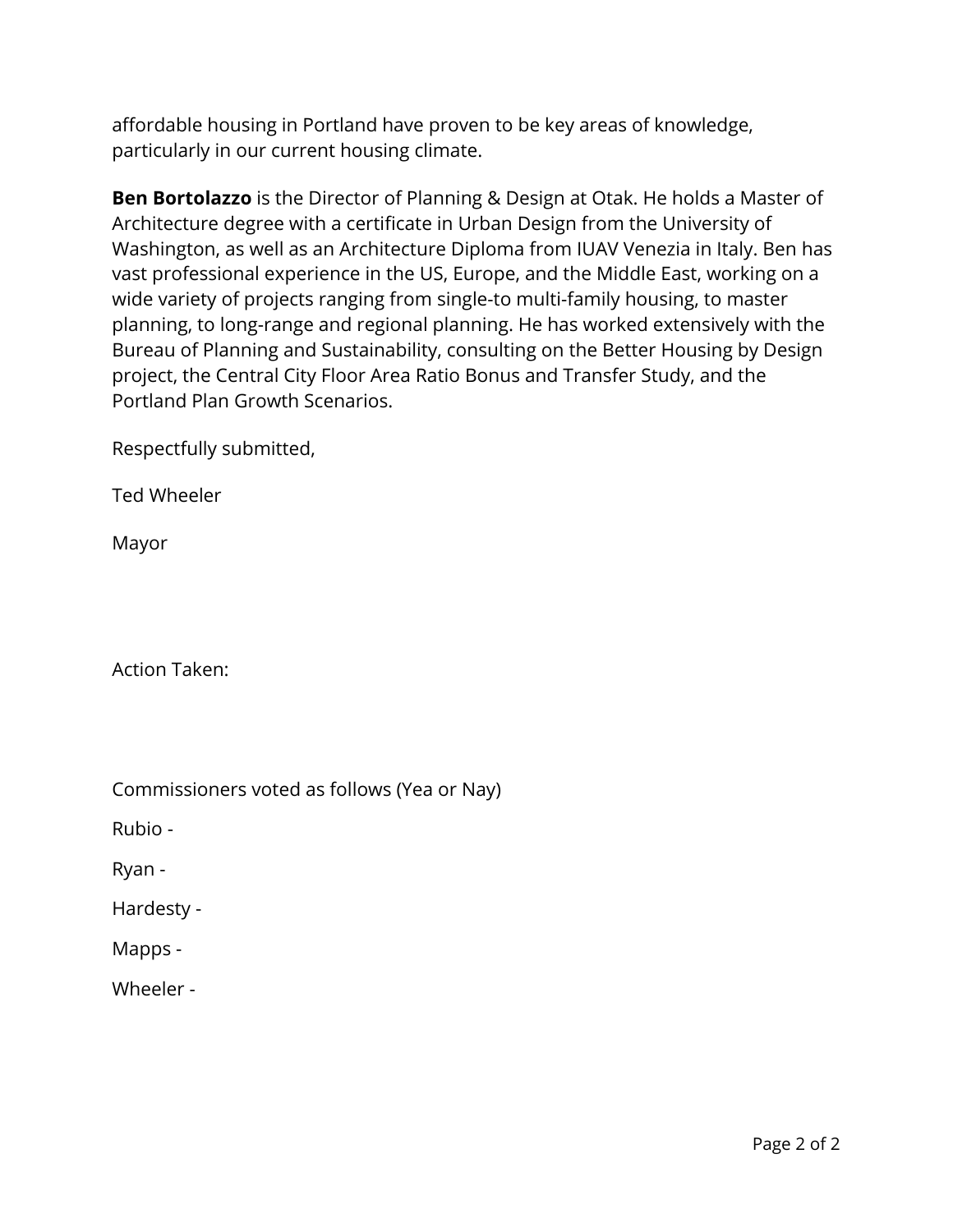### **IMPACT STATEMENT**

**Legislation title:** Reappoint Jeff Bachrach and Ben Bortolazzo to the Planning and Sustainability Commission for terms to expire May 31, 2025 (Report)

| <b>Contact name:</b>  | Julie Ocken                                        |
|-----------------------|----------------------------------------------------|
| <b>Contact phone:</b> | 503-823-6041                                       |
|                       | <b>Presenter name:</b> Andrea Durbin, BPS Director |

*For the Zoom Council session, please include BPS Director Andrea Durbin and PSC staff Julie Ocken and the reappointees:* 

*Jeff Bachrach (jeffb@bachrachlaw.com) Ben Bortolazzo (ben.bortolazzo@otak.com)*

#### **Purpose of proposed legislation and background information:**

Reappoint two PSC members for their second and final 4-year term (through May 31, 2025).

The Planning and Sustainability Commission (PSC) is composed of 11 volunteer members with expertise in a range of areas. These two serving Commission members have provided valuable input and contributions to the PSC since the start of their terms, and a second term for each is warranted for continuity to work coming before the PSC in the upcoming years.

#### **Financial and budgetary impacts:**

There are no financial or budgetary impacts.

#### **Community impacts and community involvement:**

The PSC has specific responsibility for the stewardship, development and maintenance of the City's Comprehensive Plan, Climate Action Plan and Zoning Code. By holding public hearings and discussing issues and proposals, the PSC develops recommendations to City Council in hopes of creating a more prosperous, educated, healthy and equitable city. Having a diversity of opinions is critical for the Commission to make thoughtful and informed recommendations.

The appointees went through an interview process with Mayor's and Commissioner Rubio's staff, as well as BPS leadership, in April-May 2021.

**100% Renewable Goal:** N/A